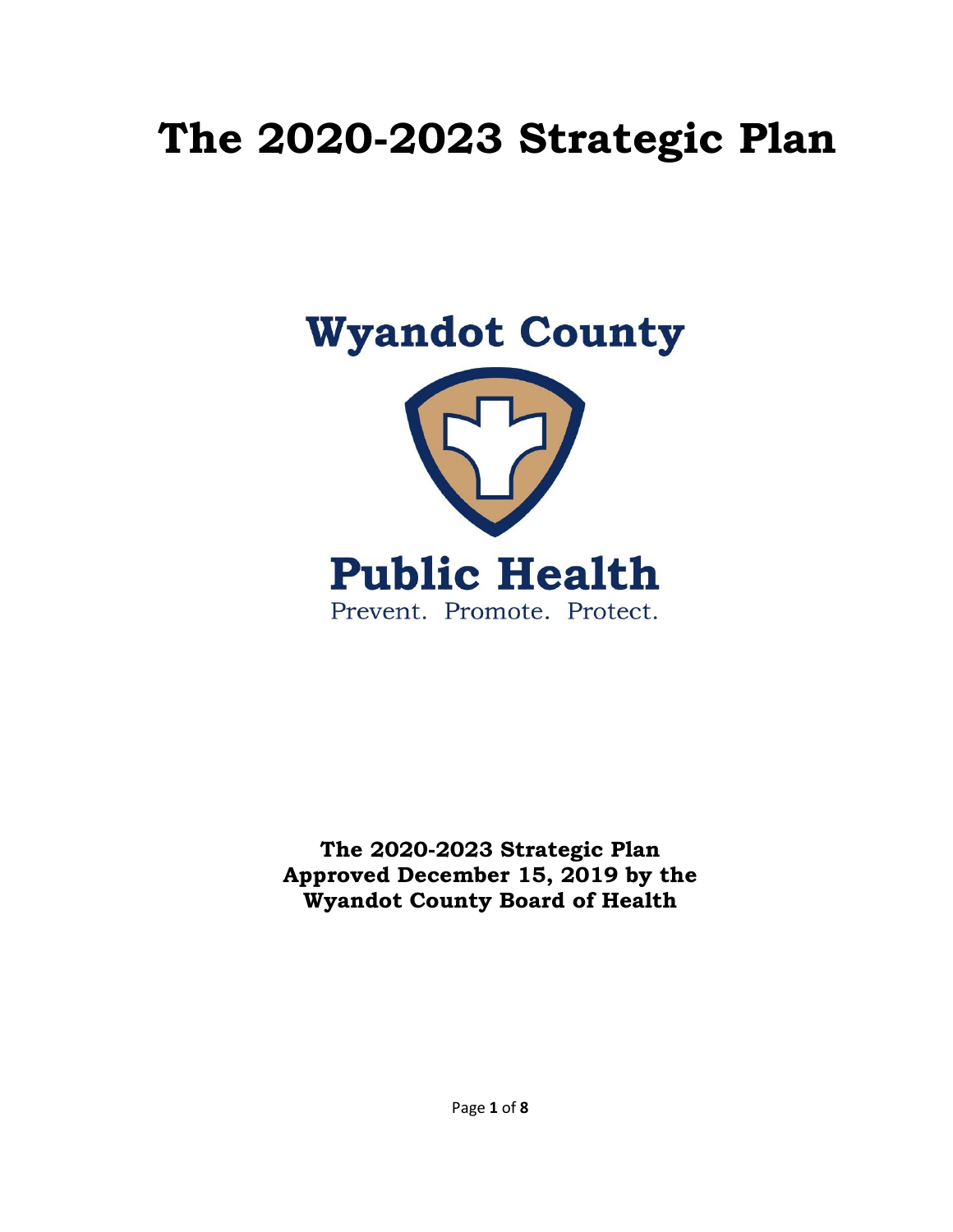## **Wyandot County Health Public Health Leadership**

## **Keri S. Harris, M.D., Health Commissioner, Medical Director**

## **Dallas Risner, President**

**Ene Leonard, Vice President**

**William Aubry, Board Member**

**Joseph D'Ettorre, Board Member**

**Dr. Chevone Vent, Board Member**

#### **Mission**

Wyandot County Public Health is dedicated to providing health and safety services that positively impact the well-being of all citizens of Wyandot County.

**Vision**

The Vision of Wyandot County Public Health is to be a valued and respected partner promoting health and care in the community.

#### **Values**

We at Wyandot County Public Health strive to create an outstanding, professional experience for the public, without compromising our integrity, while providing education, health, and safety services.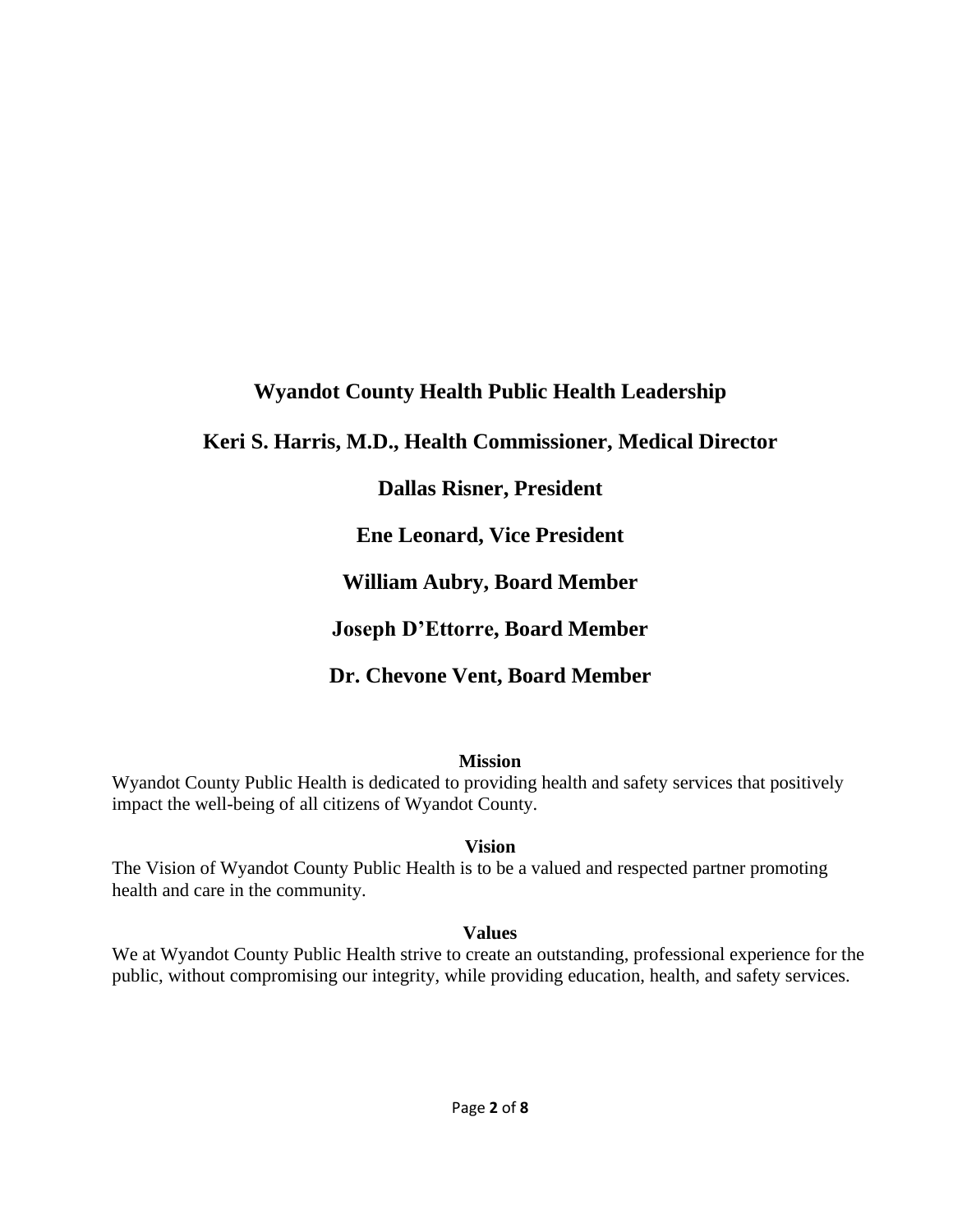#### **Overview**

The Wyandot County Public Health provides a broad array of public health programs and services. Some of these services and programs are mandated by the state while others have been developed to meet the unique needs of county residents. These programs and services are funded by a combination of revenues from a public health levy, permits, fees, grants, awards, contracts, state subsidy, and local political subdivision subsidies.

The strategic plan describes issues and priorities that the Health District will address over the next three years (2020-2023). It focuses on the future and defines goals and objectives needed to achieve the agency mission. Adjustments in the plan may become necessary due to economic conditions, staffing issues, and other external or internal forces outside the control of the Board of Health.

## **Capacity for Effective Strategic Planning Implementation**

To effectively implement a Strategic Plan, it is important to consider the ability to maintain current organizational capacity, while planning to expand existing programs, workforce, and departmental infrastructure. Wyandot Public Health currently monitors many factors to assure that existing capacity is maintained, and can be expanded as needed. Long-term financial stability is a specific performance management indicator that the department regularly monitors and is review by the Board of Health quarterly. This permits the Department to be forward thinking regarding the need to expand or contract existing programs, seek efficiencies in programs, and identify new funding streams, as needed. Long-term planning also allows us to forecast the Departments ability to expand its workforce, as required.

Maintaining and improving key infrastructure is also essential to success. Currently the Department is blessed to have support of our County Commissioners that provide us with, and update as required, the physical facilities used to conduct our public health activities. In addition to our physical facilities, information management needs are regularly monitored through an annual IT assessment. These assessments, which includes both equipment and software, assures that the current technology utilized by the workforce is up-to-date, meets the needs of the department, and has the capacity for future expansion. To assist with identifying key technological infrastructure needs the Department continues to contract with IT professionals whom we rely on to assist with recommendations regarding upgrades to our existing information management systems.

In order to meet the goals of a strategic plan it is imperative that an organization has the capacity and infrastructure to effectively communicate with the public regarding important public health issues. It is also essential that when messages are developed and distributed, that they are instantly recognized as coming from a trusted agency. Utilizing current branding strategies and communication pathways will assure the public's health information needs are met.

An agencies strategic plan cannot stand alone, or operate in a vacuum. The success of the plan is dependent upon the Department's ability to effectively implement the plan's objectives. Because many objectives are newly identified, staff will be required to obtain new knowledge and skills for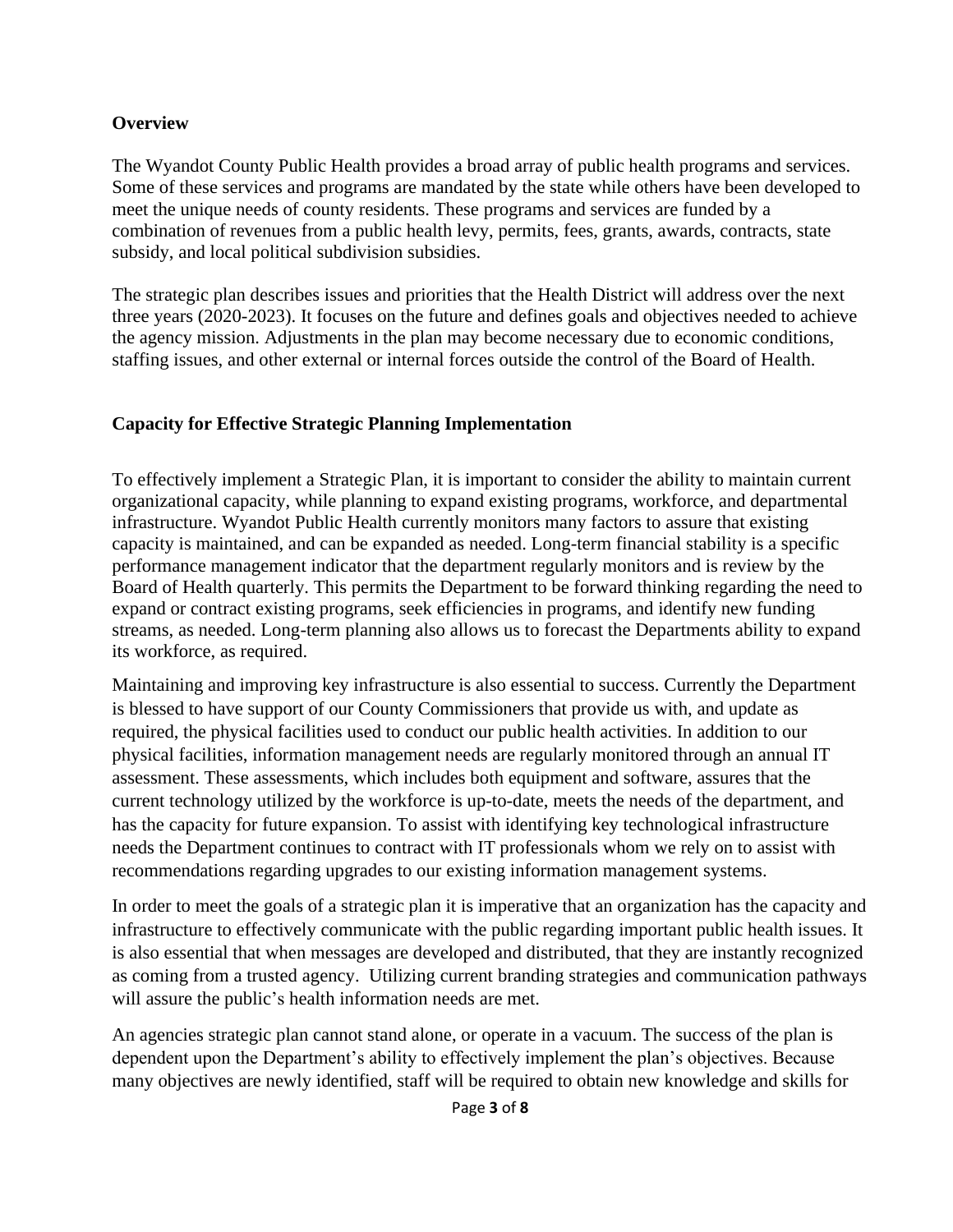successful implementation. Consequently, Wyandot Public Health is committed to identifying and providing access to needed training through the Department's workforce development planning process.

In addition to a knowledgeable workforce, successfully implementation of our strategic plan is dependent upon the ability to identify when proposed strategies are ineffective so that quality improvement concepts can be instituted to assure success. For example, as action steps and objectives are implemented and monitored there will be times when the defined performance measures, timelines, or objectives will not be achieved. When this occurs, a quality improvement approach can be taken to determine ways to make improvements to achieve the desired outcome. This approach could be through a formal quality improvement project that follows the Department procedures and is monitored through the Quality Improvement Steering Committee. Or, the improvement may be more simplistic and only require the use of quality improvement tools and the knowledge of leaders that have received formal quality improvement training.

To track the impact of the Strategic Plan, performance measures will be set and tracked on a regular basis. The data gathered from these measures will be reviewed by the Strategic Planning team, as well as the Board of Health. An additional overlap for these two systems comes because the Strategic Planning team also serves as the performance management team. The performance management system at Wyandot Public Health incorporates looking at data to show the impact, as well as tracking and examining progress toward achieving objectives. The plan acknowledges that unless process measures are met, the ultimate result will not be achieved.

The Strategic Plan also links to our County and State efforts to improve population health. Specifically, objectives are included from both the local Community Health Improvement Plan, as well as the State Health Improvement Plan. Items identified for inclusion in the CHIP were identified through the State and Community Health Assessment process, and include such as addiction and vaccine preventable diseases.

## **SWOT Analysis**

In order to identify factors that affect the implementation of our strategic plan Wyandot Public Health completed a SWOT analysis on July  $29<sup>th</sup> 2019$ . Based upon the review the following strengths, weaknesses, opportunities and threats were identified;

## **Strengths**

- Knowledgeable and friendly staff who work together to meet the needs of the community.
- Effectively communicate new information to community and partners through social media and news outlets.
- Regular Immunization clinics to improve access to vaccines in the community.
- Timely notification and management of emergency situations.
- All departments work together toward a common goal of improving public health.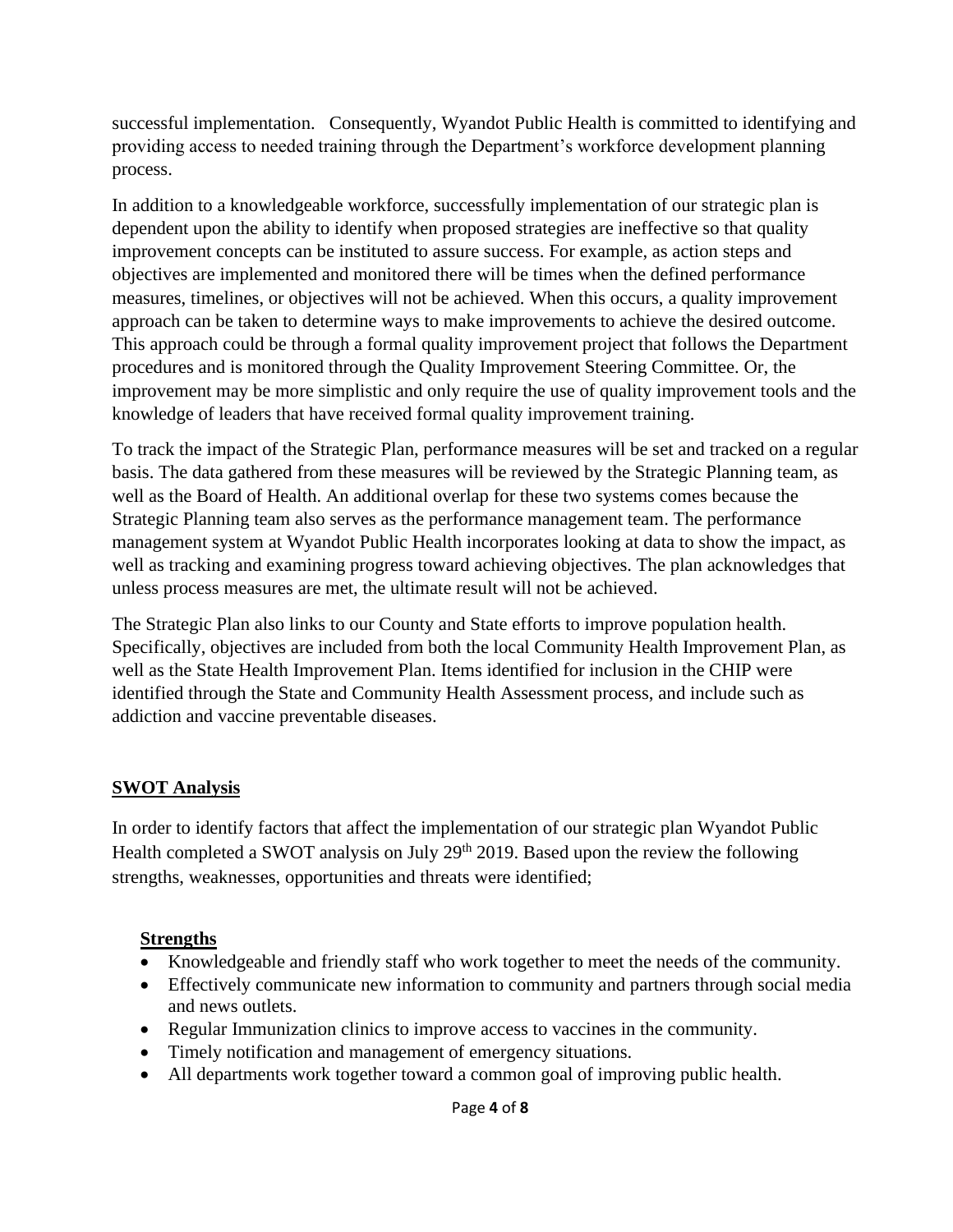## **Weaknesses**

- Staff retention
- Health Department finances and funding.
- Health Department facility limitations.
- Health Department policy and personnel procedures.
- Health Department outreach and education.

## **Opportunities**

- Become Accredited.
- Enhance funding.
- Increase collaboration with health alliance partners.
- Educate on emerging public health issues. Educate more through technology (Facebook/Twitter)
- Provide more safety & health related services and inspections.
- Take the lead on community health threats, immunizations, and education.

## **Threats**

- Funding.
- Education and outreach
- Employee retention.
- Regulations, guidelines, and Accreditation.
- Addiction and Opioids.

## **SWOT Summary**

When evaluating the information identified in the SWOT it is clear that one of the Department's most significant strengths lie with its knowledgeable friendly staff and their ability to serve the public. Working as a team, the Department provides vital public health services to the citizens of Wyandot County including, but not limited to, access to immunizations, preventative health programs and emergency response activities. In addition, the Department continues to strengthen and expand its information sharing efforts through the use of social and print media.

Although the staff of the Department have many strengths, there are areas of weakness and challenges they faces. First and foremost, staff retention has become an ongoing issue. Continued shortages of qualified public health nurses in rural areas, while seeing increased competition from other healthcare facilities for workers, have made it difficult to hire and retain qualified staff. One primary issue being the Department's struggle to have competitive wages due to stagnant funding streams. Also, limitations on staffing have resulted in ongoing issues related to maintaining existing policies and expanding the existing public health outreach efforts.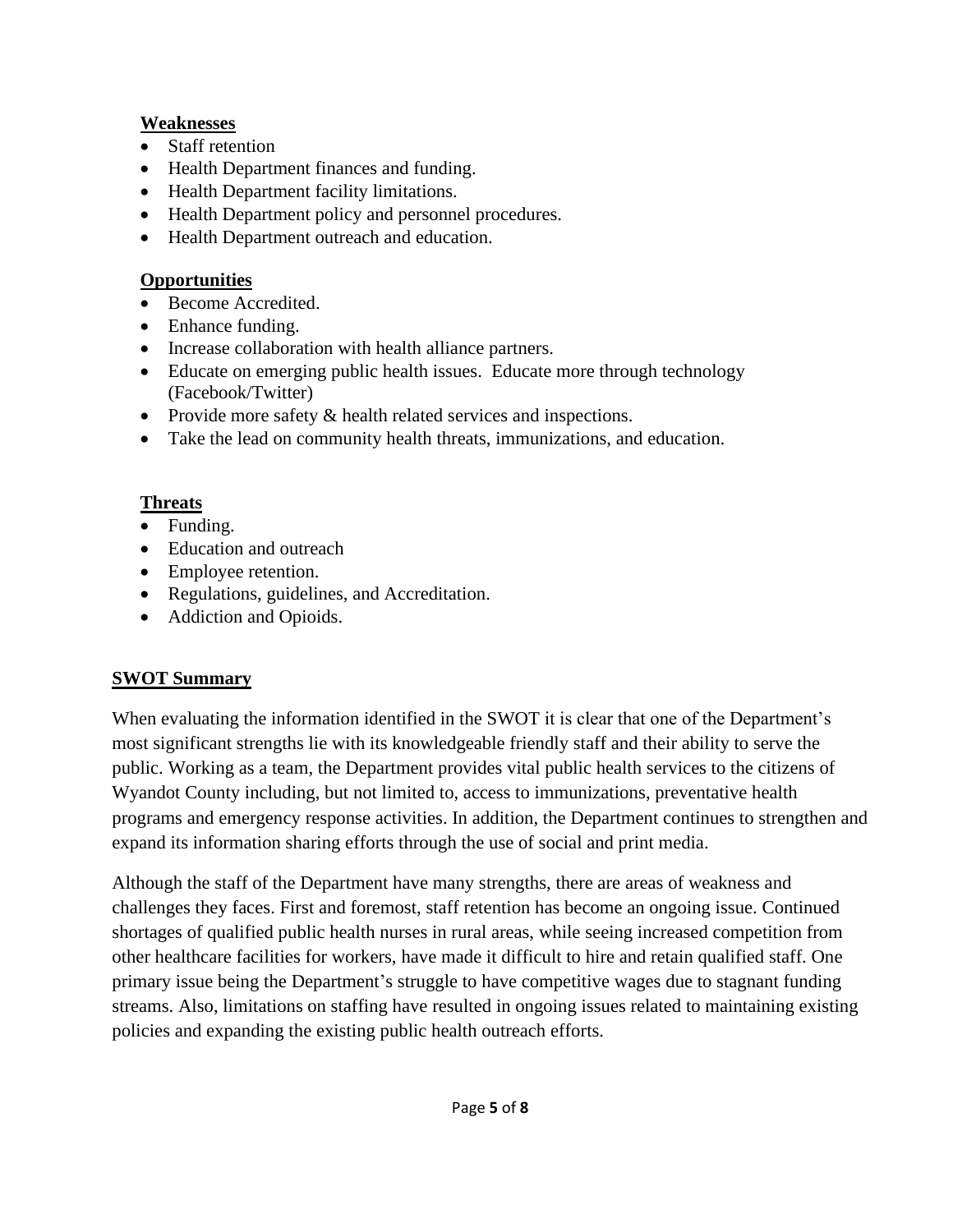Future opportunities that may positively impact the Department include becoming accredited. By fulfilling the accreditation process, the Department could see additional public health dollars from the State Health Department and opportunities for new grant funding. In addition, accreditation could garner future support for public health levies. The strengthening of public health partnerships in the future could also result in additional programmatic partnerships leading to increased funding streams. These partnerships would also permit the Department to expand our existing services which would position us as a valued partner and public health leader in the community.

As the Department continues our mission to provide health and safety services that positively impact the well-being of our citizens, we recognize that threats exist which could impact our services in the future. One of the most significant is the threat that revolves around public health accreditation. In Ohio failure to achieve public health accreditation could result in the reduction or loss of state funding, and potentially state programs. This threat has the potential to affect existing unfunded public health mandated programs, our public health education efforts, and our ability to maintain competitive wages which help to retain existing employees. A reduction funding would also limit our ability to address emerging public health crises, like substance abuse and the opioid epidemic, which have the potential to affect the health of our county.

## **External Trends and factors**

Wyandot Public Health recognizes that there are a number of external trends and factors that potentially impact the community's health, and the health department. Identified external factors and trends that directly affect the Department include limitations on public health funding, mandated public health accreditation, and the limited availability of public health workforce in rural areas. Trends and factors that continue to, or may in the future, directly affect the health of the citizens of Wyandot county include limited primary care providers in the county, the impact of technology and social media on both physical and mental health, and the normalization of substance abuse both locally and throughout the country. These factors provide opportunities and challenges for public health departments to work differently in the future.

## **Semiannual Reporting**

In order to address the priorities identified during the strategic planning process, the Strategic Plan Reporting Format was formulated. This identifies each specific goal, the proposed actions to address the goal, who is responsible to complete each activity, and proposed timelines. This Strategic Plan and Reporting Format also provides for a semi-annual evaluation of each activity in order to document progress. The Strategic Plan Reporting Format is attached to this plan and will be updated at a minimum, semi-annually.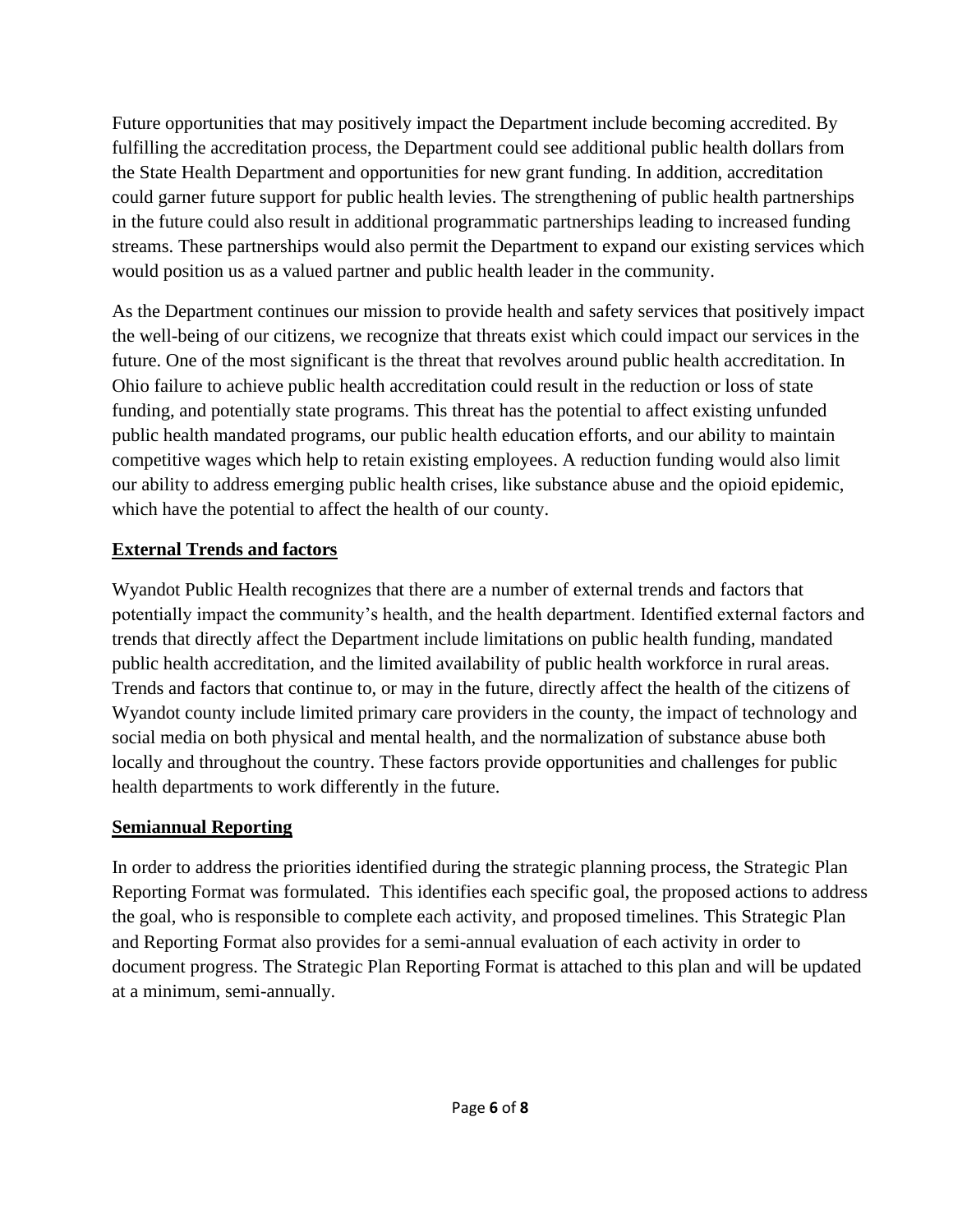**The Wyandot County Public Health Priorities Goals, and Objectives are determined to be:**

## **Priority #1 Prevention of communicable disease and injuries**

## **Goal #1.1 Prevent communicable disease through vaccination and community education** Objective #1 Increase **Gardasil** vaccine rates for 12-18-year-olds to 35% by 12/31/2022

Objective #2 Increase **Menactra** vaccine rates for 12–18-year-olds from 65% to 80% by12/31/2022

Objective #3 Implement yearly **Sexual Health** Education in 10th grade at Carey and Upper Schools

## **Goal#1.2 Prevent injuries through effective community outreach and education**

Objective #1 Implement an Effective Community **Car Seat** Program by employing a certified car seat technician by 12/31/2022

Objective #2 Increase **Safe Communities** contact outreach numbers by 5000 each year through 2023 to reduce unintentional injuries and accidents.

Objective #3 Expand Community **Life Skills** Programing to include Pre and Post Testing in grades 3-5 by 12/31/2022

Objective #4 Initiate a **Healing Communities** Program to eliminate overdose deaths in Wyandot County by 2023

## **Priority #2 Communication and Education**

## **Goal #2.1 Increase community public health communication and education efforts**

Objective #1 Promote public health programs and education efforts through quarterly presentations to local physicians at Wyandot Memorial Hospital.

Objective #2 Grow Wyandot Public Health's s**ocial media** presence by 5% each year

Objective #3 Promote public health education through the issuance of original bimonthly news articles to local media.

Objective #4 Create & implement a comprehensive Departmental **outreach calendar** by January 1, 2022.

Objective #5 Incorporate Cribs for Kid's resources into the Help Me Grow program by December 31, 2021 to assure zero infant deaths due to unsafe sleep.